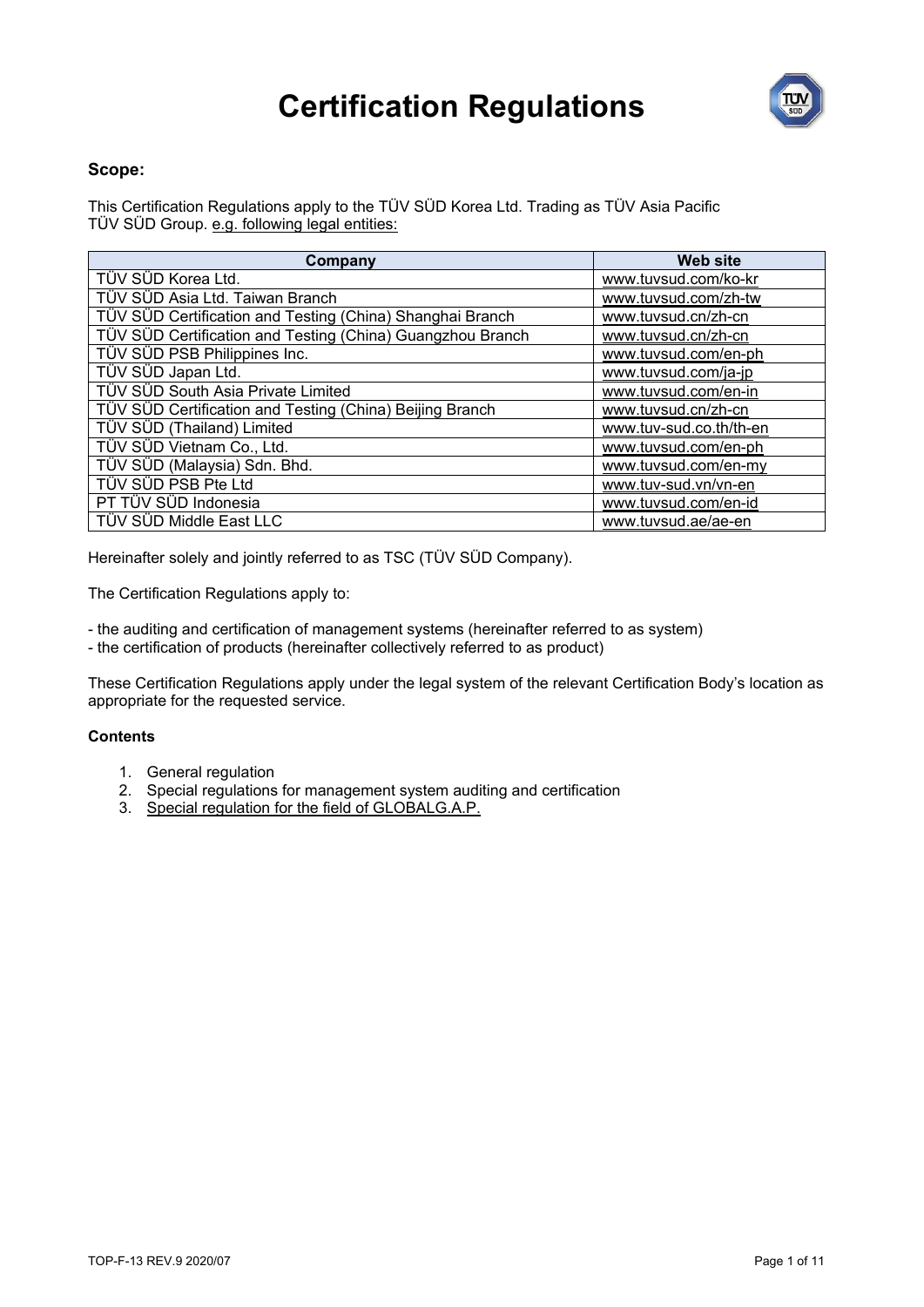

#### **1. General regulations**

#### **1.1 General**

- 1.1.1 These Certification Regulations apply to audits/inspections procedures on basis of other appointments as well as all other certification activities carried out by TSC. The services offered by TSC also include information on normative requirements or approval procedures.
- 1.1.2 On issue of the first certificate, the client automatically becomes a TÜV SÜD system/product certification partner and remains so for as long as at least one certificate is valid. A certificate only becomes valid after all financial and technical requirements in connection with the audit/inspection and system/product certification have been fulfilled. If a certificate is awarded subject to certain requirements, the certificate holder undertakes to satisfy these requirements within the defined deadlines. If the requirements are not fulfilled within the defined deadlines, the certificate will be deemed withdrawn on expiry of said deadlines and will have to be returned by the certificate holder to the issuing TSC without delay.
- 1.1.3 Prior to placing an order, the client shall inform TSC of the name and relevant activities of any other organization which has already audited/certified/inspected or is in the process of auditing/certifying/inspections the same system in a similar way. With each order the client agrees to comply with the current version of these Certification Regulations as terms of the contract. Existing contractual relationships are governed by the respectively valid versions of these Certification Regulations.
- 1.1.4 The Certification Body of the relevant TSC evaluates the documents submitted by the auditors/inspectors. It decides whether a certificate is to be issued and handles disagreements / appeals concerning certification via the appropriate procedure.

Appeals and Complaints shall be addressed directly to the Certification Bodies of the respective TSC. The Certification Bodies maintain documented procedures governing the "Client Complaints, Appeals & Distributes Handling". A description of these procedures is made available to the public. (web site of company : refer to the first page)

The Certification Body will forward complaints about certified clients within an appropriate period of time to the certified clients in question.

The client has a right to raise the appeal to Accreditation Body if the client has complaints, appeals and disputes on TÜV's certification works.

1.1.5 Certificates based on standards valid on the date of issue of the certificate.

Unless otherwise agreed in writing, the Certification Body only issues a certificate fulfills all certification-relevant legal requirements, applicable standards, and other certification-relevant criteria at the time of its issuance.

The time of placing the order or conclusion of the contract is irrelevant in this regard.

The holder must at all times associate the certificate with any annexes issued with it. The certificate (and any duplicate certificates) is not transferable and shall remain the property of TSC.

- 1.1.6 The client shall ensure that auditors/inspectors/representatives of the respective authorized bodies (e.g. regulatory appointment body, accreditation body or certification scheme owner) are entitled to participate in so called "observed and witness audits" on the business premises of the client/ manufacturer and/or their subcontractor/supplier.
- 1.1.7 Where on-site activities (e. g. audits, inspections) conducted by TÜV SÜD personnel require personal protective equipment, TÜV SÜD and the client shall agree upon supply of such in advance of any visit.
- 1.1.8 If, in addition to an electronic or other copy, a hard copy of an audit/inspection report is prepared and transmitted to the client, the hardcopy will prevail and be legally binding in case of conflict.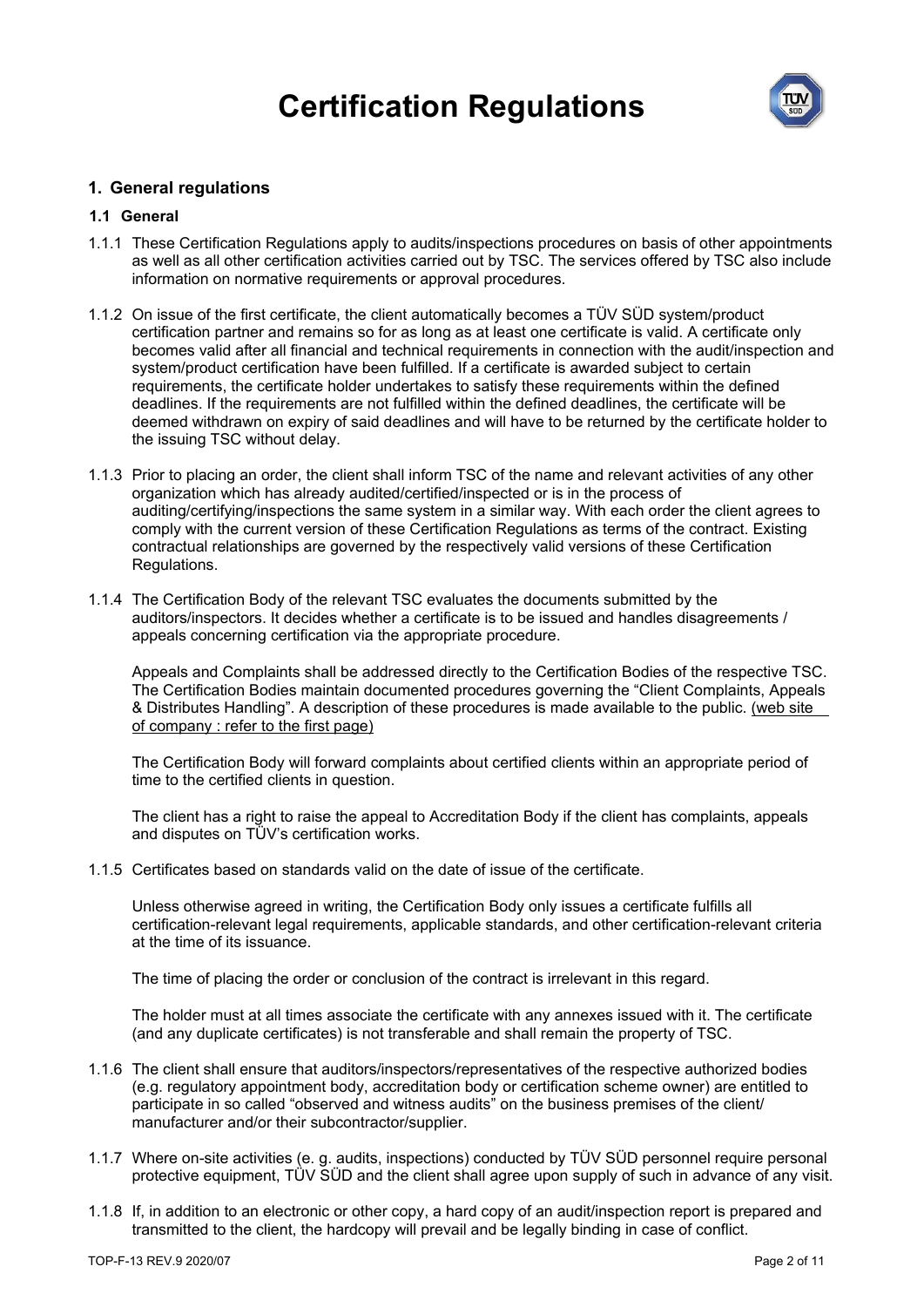

1.1.9 Each certificate is subject to the existence of a valid certification contract/order.

The certification contract / order / membership in the system/product certification may be terminated in whole or in part: if the individual contractual regulations, the respective guidelines/rules/procedures, or the guidelines/regulations of the Certification Bodies do not define other periods of notice.

- I. by termination **without cause**
	- for system/product certification: with three (3) months notice to the next scheduled audit date (for the surveillance respectively the recertification audit) by the certificate holder or the TSC.
- II. by termination **for cause** at the terminating party´s choice with or without notice, in particular (but not only) in case the certificate issued on the basis of the certification contract/ order may be withdrawn, revoked or restricted according to the following regulations in paragraphs 1-2.1  $\sim$  1-2.3.

Terminations have to be made in writing to be effective.

If the validity of a certificate ends or if the certificate is revoked, withdrawn or expires irrespective of the reason, the underlying certification contract/order for this certificate will also expire automatically without requiring separate termination. This does not apply if the contracting parties have agreed on continuing the contractual relationship prior to its automatic expiry.

In case where the holder's last remaining certificate is no longer active, the certificate holder's membership of the holder in system/product certification of TÜV SÜD is suspended.

The expiry of the certification contract/order will not affect any existing claims against the client, e.g. unsettled receivables. All costs and expenses for upcoming surveillance or auditing/inspection of the certified system or product already incurred can be claimed.

The requirements of these Certification Regulations stay valid until three (3) years after the end of the certification contract/ order and/or in the case of expiration or withdrawal of a certificate the related part of the contract/order.

1.1.10 Should any individual provision of this Certification Regulations or any part of any provision be or become void or unenforceable, the validity of the remaining Certification Regulations hereof shall in no way be affected. In such case the void and/or unenforceable provisions shall be replaced by relative provisions coming as close as possible to the sense and spirit and purpose of the void and/or unenforceable provision.

#### **1.2 Expiry, withdrawal or suspension of certificates**

- 1.2.1 A certificate expires automatically or is deemed to be withdrawn if
- 1.2.1.1 the indicated period of validity expires or if the contractual basis for use of the certificate and/or certification mark otherwise ceases to apply;
- 1.2.1.2 insolvency proceedings are opened over the certificate holder's assets or the opening of such proceedings is refused for lack of assets and the certificate holder fails to inform the responsible certification body in writing and within one month of its application for insolvency proceedings;
- 1.2.1.3 the certificate holder permanently discontinues business operations without a legal successor;
- 1.2.1.4 the requirements (e.g. of a regulatory authority, accreditation body or certification scheme owner, codes of practice etc.) on which the certificate is based changed and the certificate holder is unable to demonstrate within a certain defined period at the certificate holder's expense that the product or system conforms to the new requirements through TSC re-auditing or re-inspection;
- 1.2.1.5 the underlying (basic) certificate becomes invalid.
- 1.2.1.6 the certificate holder is obliged to withdraw the product/certified service from the market.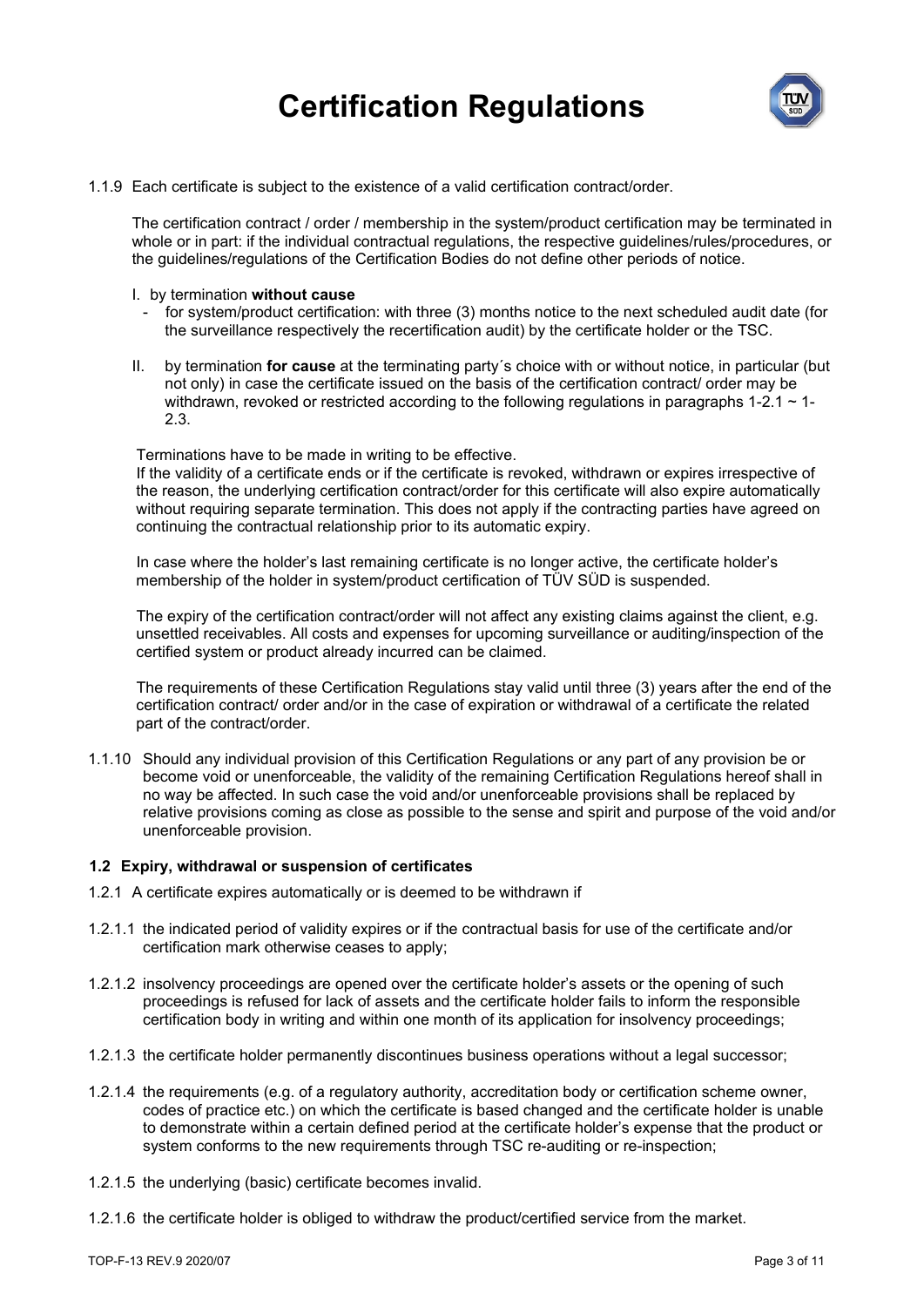

- 1.2.1.7 the product or system has been inadvertently assigned to the wrong basis of evaluation under the scheme rules.
- 1.2.1.8 Defects or nonconformities are detected in the products or systems; products fail to conform to the certified samples or key prerequisites pertaining to the certified product/system are not or no longer fulfilled.
- 1.2.2 The Certification Body in the related TSC is entitled to withdraw or revoke a certificate at its own choice with or without notice if
- 1.2.2.1 further use of a certification mark/certificate is no longer justified, i.e. no longer meaningful within the market context or is prohibited by law; in such cases, TSC will provide an alternative mark, if possible;
- 1.2.2.2 the certificate holder engages in, initiates or tolerates
	- misleading or otherwise unacceptable advertising, in particular with the certification mark or the certificate
	- **EXEC** misuse of certificate or certification marks
- 1.2.2.3 the certificate holder fails to pay outstanding invoices to TSC, despite receiving reminders to that effect. Failure to make partial payments may also lead to withdrawal of all certificates;
- 1.2.2.4 the certificate holder files for insolvency or similar proceedings or the opening of such proceeding is rejected for lack of assets;
- 1.2.2.5 the certificate holder violates these Certification Regulations and/or the related part of the business contract/order, unless such violation is insignificant in nature or represents only minor negligence;

TSC is entitled but under no obligation to grant the certificate holder a period of grace to remedy the violation.

- 1.2.2.6 the Certification Body forms the opinion that
	- the certified product or system does not or no longer comply or no longer complies with the underlying certification requirements or standards, or
	- fails to fulfill its purpose as defined by the manufacturer, or
	- is exposing users, operators or third parties to considerable risks, or
	- fails to adapt the product or system to the applicable version of the relevant standard or certification requirement within the period of time allowed to the certificate holder by the Certification Body; or
	- the certificate holder is in violation of any certification-related conditions/obligations.
- 1.2.2.7 the certificate holder makes incorrect statements to TSC or withholds from TSC important facts that are relevant for certification.
- 1.2.2.8 it becomes evident after certificate issue that the certificate holder failed to fulfill the certification requirements from the outset.
- 1.2.2.9 the certificate holder objects to changes in these Certification Regulations and/or a relevant part of the contract/order (e.g. the relevant current rates and fees) within a 6 week period of appeal after such amendments have come into effect.
- 1.2.2.10 it comes out that the certificate holder did not fulfil the requirements for the certificate issue right from the start.
- 1.2.3 In addition to the reasons noted in the above cases (1-2.1 and 1-2.2) certificates may with regards to time and content be restricted, or suspended.
- 1.2.4 The Certification Body of the related TSC is entitled to publish details of the expiry, withdrawal and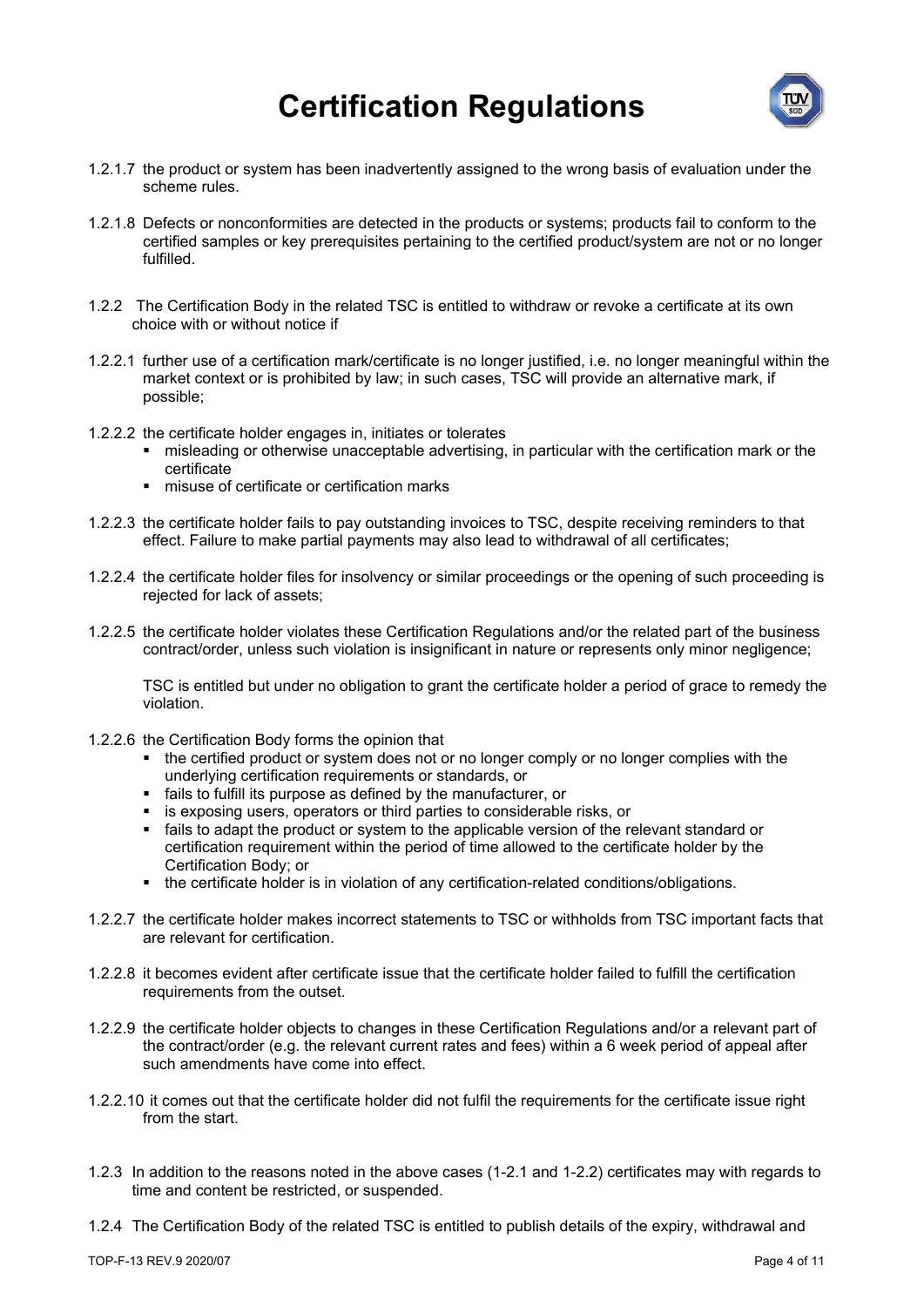

suspension of a certificate. Continued advertising or other use of the certificate/mark or the name of TSC is prohibited in all such cases. A certificate that has expired, has been withdrawn, has been revoked shall be immediately returned to the Certification Body and/or destroyed upon the Certification Body's written request. License fees paid in advance shall not be reimbursed; those not yet been paid shall be paid in full.

1.2.5 Apart from cases of willful intention and gross negligence, TSC shall not be liable for any disadvantages arising for the client from non-issue, expiry, withdrawal or suspension of a certificate.

#### **1.3 Advertising; publishing of certificates and certification marks; information**

1.3.1 A certificate or mark referring to a management system may only be used to promote the system concerned.

Any statement that the certified client has a certified management system can be used on product packaging(considered as that which can be removed without the product disintegration or being damaged) and/or accompanying information(considered as separately available or easily detachable).

- However, the statement shall not be used directly on the product. Also, the mark shall not be used.
- The statement shall in no way imply that the product, process or service is certified by the means.
- The statement shall include reference to,
	- identification (e.g. brand or name) of the certified client
	- the type of management system (e.g. quality, environment) and the applicable standard
	- the certification body issuing the certificate

It is not permit its marks to be applied to laboratory test, calibration or inspection reports, as such report are deemed to be products in this context.

The certificate holder is fully responsible for ensuring that statements concerning a certified system are used in a permissible manner.

- conforms to the requirements of the certification body when making reference to its certification status in communication media such as the internet, brochures or advertising, or other documents,
- does not make or permit any misleading statement regarding its certification,
- does not use or permit the use of a certification document or any part thereof in a misleading manner,
- upon suspension or withdrawal of its certification, discontinues its use of all advertising matter that contains a reference to certification, as directed by the certification body
- amends all advertising matter when the scope of certification has been reduced,
- does not allow reference to its management system certification to be used in such a way as to imply that the certification body certifies a product (including service) or process,
- does not imply that the certification applies to activities that are outside the scope of certification, and
- does not use its certification in such a manner that would bring the certification body and/or certification system into disrepute and lose public trust.
- The certificate holder assumes full and complete responsibility for the use and the legitimacy of all statements concerning the issued certificate, certification mark or audit report about a certified system/product as well as for the correct application/publicity by their customers.

Audit reports prepared by TSC may only be quoted with their exact and complete wording, giving the date of issue. Use of the audit report prepared by TSC or the name of TSC for advertising purposes is in any case subject to prior written approval.

1.3.2 TSC is entitled to publish the names of certificate holders and audited management systems and the like for consumer information and advertising purposes.

The Certification Body shall keep all other records about clients and certified products and systems confidential unless instructed to the contrary by a court or respective authority (e.g. regulatory appointment body, accreditation body or certification scheme owner). All employees of TSC and their agents are bound by confidentiality requirements to this effect.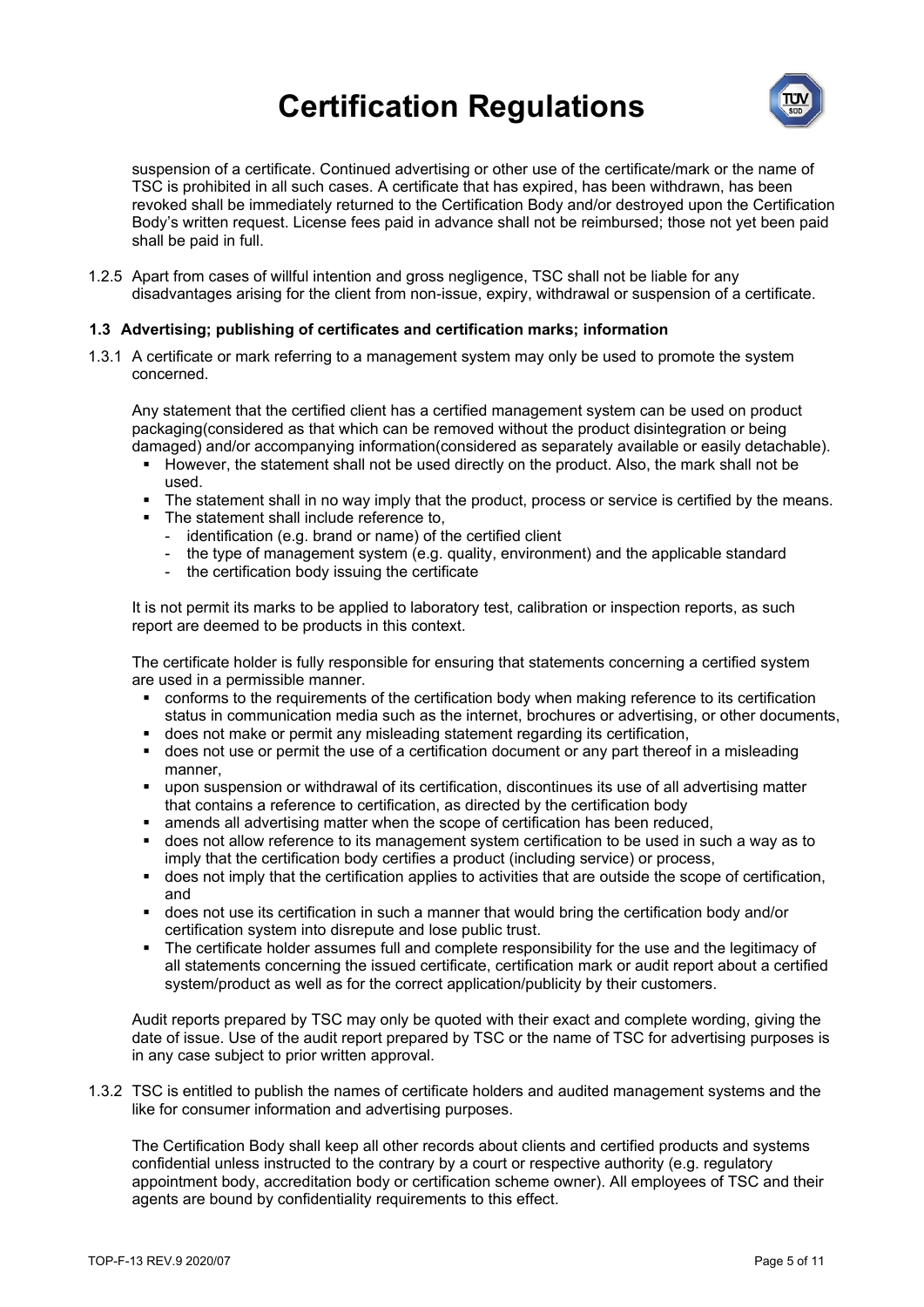

#### 1.3.3 Clients

1.3.3.1 shall comply with the requirements of the Certification Body with respect to referencing their certification status in communication media (e.g. Internet, brochures, advertising materials or other documents);

shall comply if the certification applies to ongoing production, the certified product continues to fulfill the product requirements;

- 1.3.3.2 makes all the necessary arrangement for
	- the conduct of the evaluation and surveillance including provision for the examining documentation and records, and access to the relevant equipment, locations(s), area(s), personnel, and client's subcontractors
	- **investigation of complaints**
	- the participation of observers, if applicable
- 1.3.3.3 makes claims regarding the certification consistent with the scope of certification
- 1.3.3.4 provides copies of the certification documents to other, if requests, the documents shall be reproduced in their entirety or as specified in the certification scheme.
- 1.3.3.5 upon certificate suspension, expiry or withdrawal, shall discontinue use of their advertising materials containing reference to their certification status, in line with the instructions of the Certification Body;
- 1.3.3.6 shall amend all their advertising materials if their scopes of certification have been reduced;
- 1.3.3.7 shall not make or permit any misleading statements about their certifications;
- 1.3.3.8 shall not use any certification documentation or parts thereof in a misleading manner or permit such use;
- 1.3.3.9 shall not make or permit any reference to their management system certification which may imply product (including services) or process certification by the Certification Body (note: this includes laboratory test, calibration or inspection reports etc.);
- 1.3.3.10 shall not make or permit an implication that certification applies to activities outside the certification scope;
- 1.3.3.11 shall not use or permit use of their certifications in a manner discrediting the Certification Body and/or the certification scheme or jeopardizing public confidence.
- 1.3.3.12 shall inform the certification body without delay, of changes that may affect its ability to conform with the certification requirements.
- 1.3.3.13 shall comply with any requirements that may be prescribed in the certification scheme relating to the use of marks of conformity, and on information related to the product
- 1.3.3.14 shall keep a record of all complaints made known to it relating to compliance with certification requirements and makes these records available to the certification body when requested, and takes appropriate action with respect to such complaints and any deficiencies found in products that affect compliance with the requirements for certification and documents the actions taken.

#### **1.4 Retention of documentation**

The system/product certification documentation shall be retained for the term of validity of the certificate plus one full certification cycles.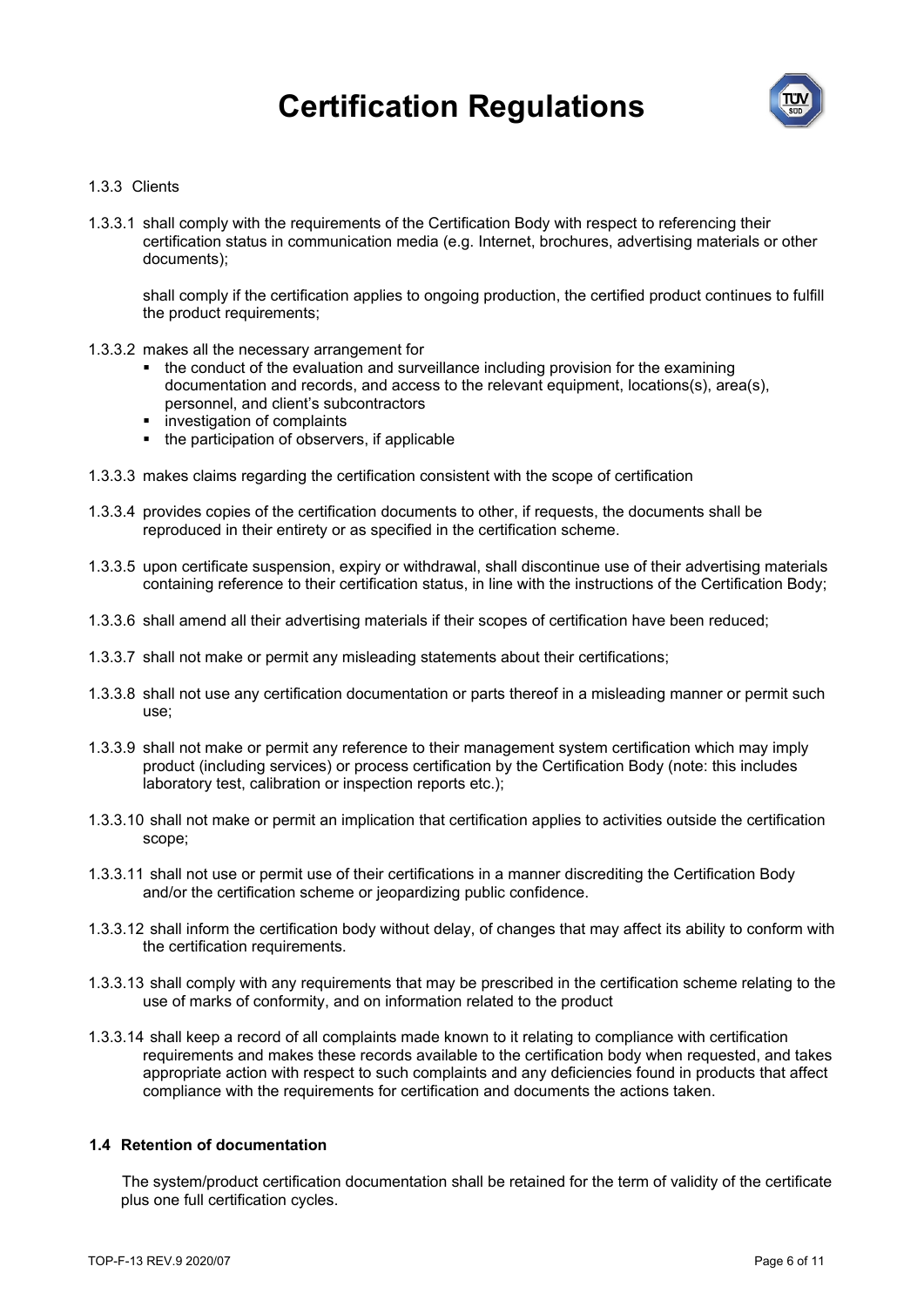

All other legal provisions going beyond the above shall remain unaffected.

Claims for damages against TÜV SÜD or TSC shall be excluded, in particular if the client fails or is unable to provide a document returned to or retained by him in an unchanged condition.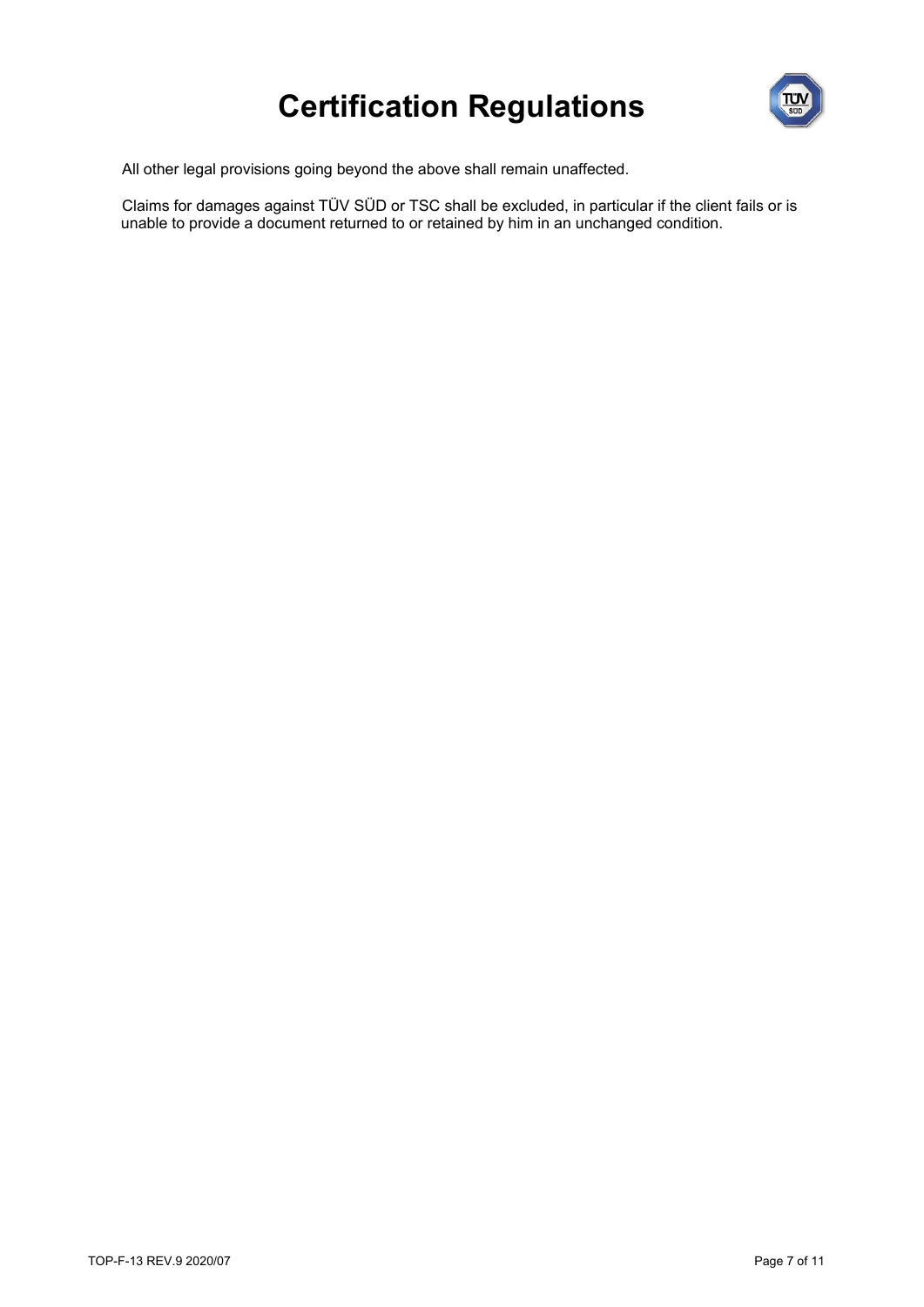

#### **2. Special Regulations for management system auditing and certification 2.1 General**

## TSC carries out management system (hereinafter referred to as "system") auditing and certification also in the regulated area.

The TSC does not perform consultancy services relating to management system establishment.

#### **2.2 Preliminary system assessment, pre-audit**

On request, TSC offers the following services which can also be independent of a certification procedure:

- 2.2.1 Based on management system documentation, improvement potential in the system description is pointed out in a preliminary assessment as compared with the requirements of the respective legal basis or standard. The client receives a report on the results of the assessment.
- 2.2.2 The aim of the pre-audit, the on-site and total scope of which is defined jointly with the client, is to draw attention to weak points in the system. The auditor informs the client of the results in a closing meeting; if requested, TSC prepares a pre-audit report. Only one (1) pre-audit may be carried out.

#### **2.3 Certification procedure**

- 2.3.1 Preparation
- 2.3.1.1 Informational meeting

At the client's request, the following points can be discussed in advance:

- objective, benefits and prerequisites of certification
- steps in the certification procedure with respect to contents and time
- legal basis, standard governing the audit, audit scope
- cost estimate

#### 2.3.1.2 Preparation for certification audit

After the client has accepted in writing the quotation submitted by TSC, the client's management appoints an Audit Representative, who is responsible for the certification procedure; TSC informs the client of the auditors assigned to the audit (audit team or lead auditor). Requirements outlined in the applicable standards and regulations pertaining to unauthorized consultancy on the part of auditors are observed. The client has the right to reject auditors.

In addition and in as far as legal regulations as e.g. obligations to observe confidentiality do not stand in the way, clients can request appropriate background information on each member of the audit team.

#### 2.3.2 Certification audit

An initial certification audit is carried out in (2) stages (stage 1 and stage 2 audit).

The client shall ensure that appropriate staff are available to answer questions; clients grant auditors access to the respective units of the company and allow them to review all system-relevant records.

2.3.2.1 Review and evaluation of management system documents / stage 1 audit

Clients provide the Certification Body with all management system documentation concerning their systems (manual and, if necessary, further documents such as documented procedures, work and test instructions) for review and assessment of compliance with the applicable Directives and Standards. If the system is already certified by another body to the same or an appropriate standard then the client shall include a copy of the certificate with any scoping information, and details of the findings of the previous audit.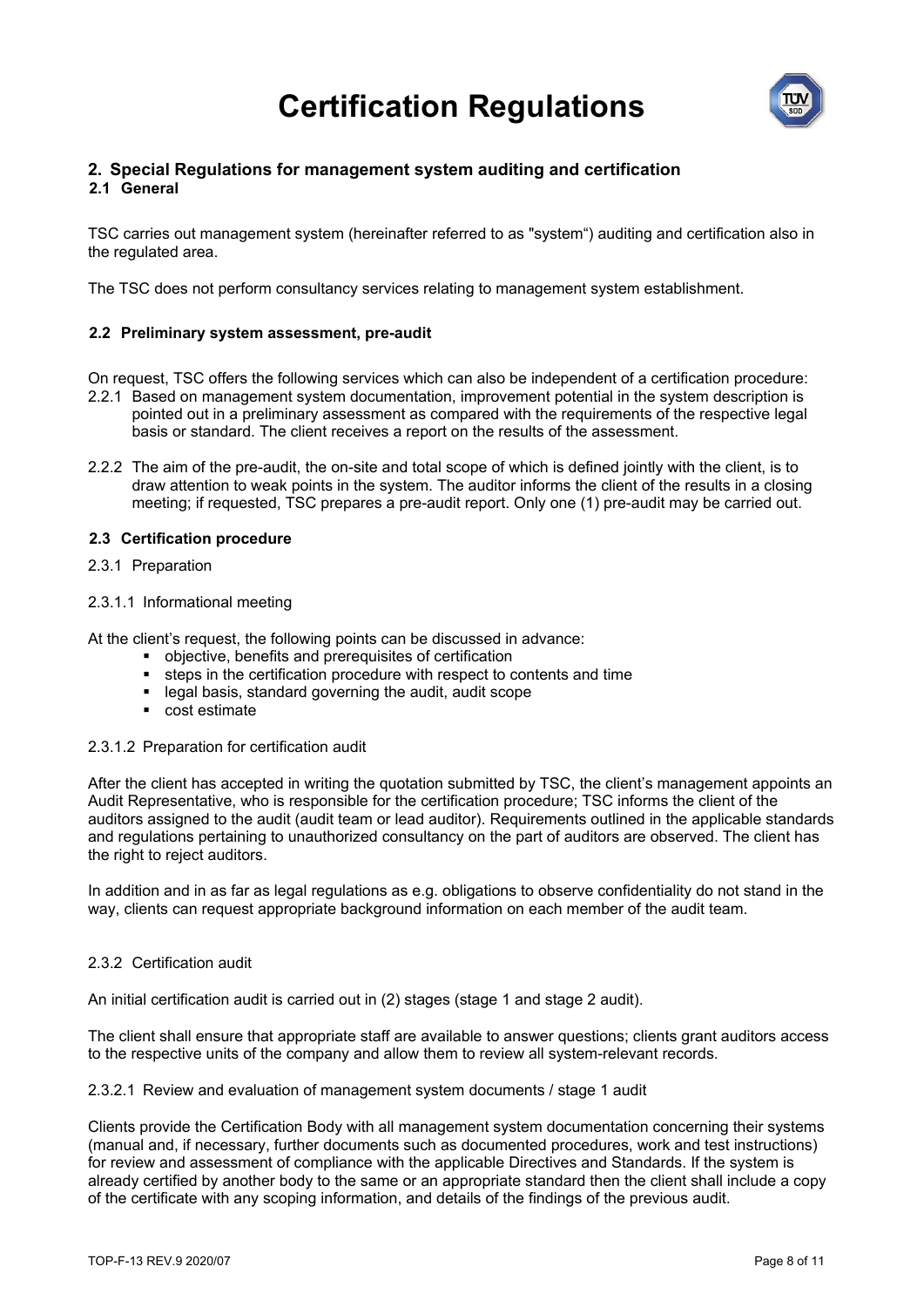

The Certification Body reviews the management system documentation – to the extent required which may include an on site audit – the site-specific conditions of the client, the client's status and understanding of appropriate standard, statutory and legal requirements and their specific implementation in management system documentation.

Based on the results of the stage 1 audit, the Certification Body assesses whether the level of management system implementation is sufficient for conducting a stage 2 audit and plans the process and priorities of the stage 2 audit. The details of the stage 2 audit will be agreed with the client.

The Certification Body documents the findings of the stage 1 audit and notifies the client thereof, including information about areas of concern which may be classified as non-conformities in the stage 2 audit.

The interval agreed between the stage 1 and stage 2 audit, will give the client sufficient time to eliminate any identified areas of concern (weaknesses).

#### 2.3.2.2 On-site certification audit / stage 2 audit

Prior to the stage 2 audit, clients receive the audit plan, which has been coordinated with them, for information purposes. During the audit, clients demonstrate practical implementation of their documented procedures, while the auditors check and evaluate system effectiveness on the basis of the agreed legal provisions, standards or other criteria.

After audit completion, TSC informs the client of the audit result in a closing meeting and an audit report. Nonconformity reports are countersigned by the Audit Representative. The client will document the required correction and corrective action. In the case of major nonconformity one (1) re-audit is possible; the costs being based on the time needed (current daily rate).

If nonconformities become evident during the audit that are so serious that certificate award appears unrealistic even after reasonable corrective action, TSC informs the client of the termination of the certification audit and recommends that the audit should be continued as a pre-audit. In such cases, TSC will charge for the costs incurred up to audit termination (including report).

#### 2.3.3 Certification

If all requirements of the applicable standard are satisfied and all legal and official regulations observed, the Certification Body will issue a certificate, generally with a three (3)-year period of validity from the date of the certification decision.

#### 2.3.4 Period of validity of certificate / Surveillance audit

Unless specific directives/ schemes, regulations, standards or individual arrangement in the certification contract/order, require other periods of validity, a certificate is in principle valid for three (3) years after issue/decision of the certificate, provided that regularly required (normally annual) surveillance audits are carried out at the company with positive results.

The first surveillance audit must be carried out within twelve months of the last day of the stage 2 audit at the latest, provided that no other date has been determined for specific regulations. In justified cases, the TSC shall be entitled to carry out audits at short notice (ad-hoc audits) at the expense of the certificate holder. The Certification Body specifies the conditions under which these audits announced at short notice will be carried out, and communicates them to the certified client. To prepare for the surveillance audit, the valid management manual and a list of all modifications that have been effected must be submitted to the Certification Body upon request. In the surveillance audit, the auditor checks selected management system elements/processes to maintain confidence that the management system continues to fulfill the requirements. The auditor will prepare a report.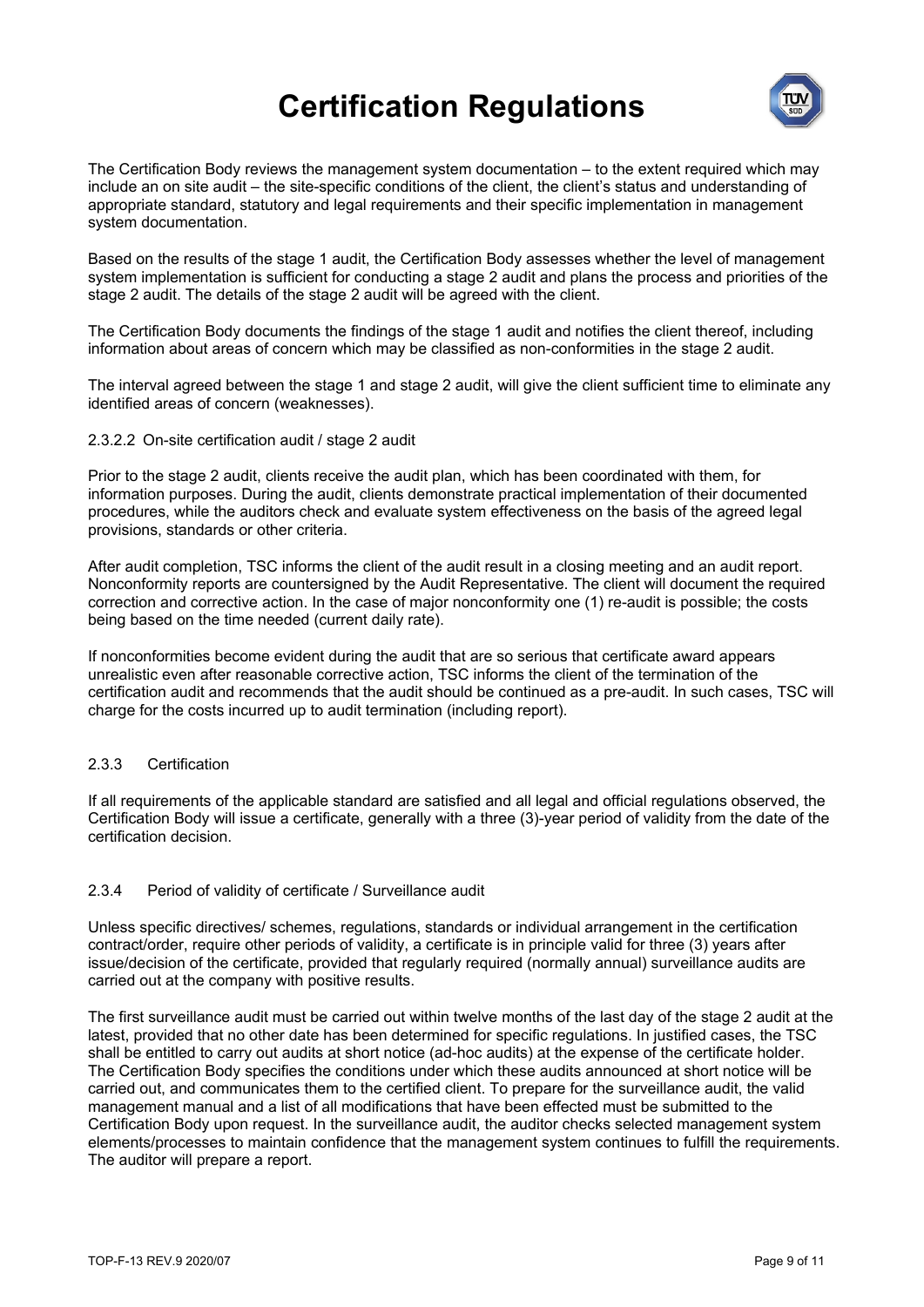

#### 2.3.5 Further surveillance activities

Further surveillance activities may include:

- Enquiries regarding certification aspects addressed by the Certification Body to certified clients
- Assessment of client information about their operations (e.g. advertising materials, web pages),
- **Requests addressed to clients to provide documents and records (on paper or electronic media),** and
- means of monitoring the performance of the certified client.

#### 2.3.6 Repeat audit

If a successful repeat audit is carried out in the company well in advance of certificate expiry, a renewal certificate may be issued. In such cases, overall system effectiveness is checked by means of random sampling. To prepare for the audit, the valid management manual and a list of all modifications that have been effected must be submitted to the auditor/audit team. In cases involving major changes to the system, a stage 1 audit may first be required.

#### 2.3.7 Special audit

In the event a serious incident related to OH&S (e.g. a serious accident, or a serious breach of regulation), a special audit may be necessary in order to investigate if the MS has not been compromised and did function effectively.

Information on incidents which provided by the client or directly gathered by the audit team during the special audit shall provide grounds for TÜV to decide on the action, suspension or withdrawal of the certification.

#### **2.4 Supplementary contractual terms**

- 2.4.1 As far as possible, the Certification Body is obliged to see that clients use certification correctly in advertising. The Certification Body reviews and evaluates complaints by third parties, issues causing concern or changes in the client's organization that come to its knowledge. It informs the certificate holder of substantial changes to the certification and surveillance procedure as well as of any changes in the standards which are relevant for certification.
- 2.4.2 The client shall satisfy all reasonable requirements pertaining to certification and supply all reasonable information required for auditing.

Certificate holders shall inform the Certification Body immediately but not later than within one (1) month in writing of all relevant changes in their systems and about modifications in company structure/organization that affect the compliance of the management system, or any other significant events affecting compliance with the requirements for certification.

In addition, certificate holders shall document internal and external complaints relating to their management systems as well as implemented corrective action and provide such information during the audit. These changes may include but are not limited to, for example:

- **Legal or organizational status:**
- Commercial status or ownership:
- Organization and /or management (including individual changes in key personnel)
- Contact address and the addresses of sites
- Scope of operations under the certified management system, and
- Major changes to the management system and processes including planned changes if requested by the Certification Body or scheme.
- Occurrence of a serious incident or breach of regulation necessitating the involvement of the competent regulatory authority

The Certification Body will review the change and advise the certificate holder of any action required to continue the certification.